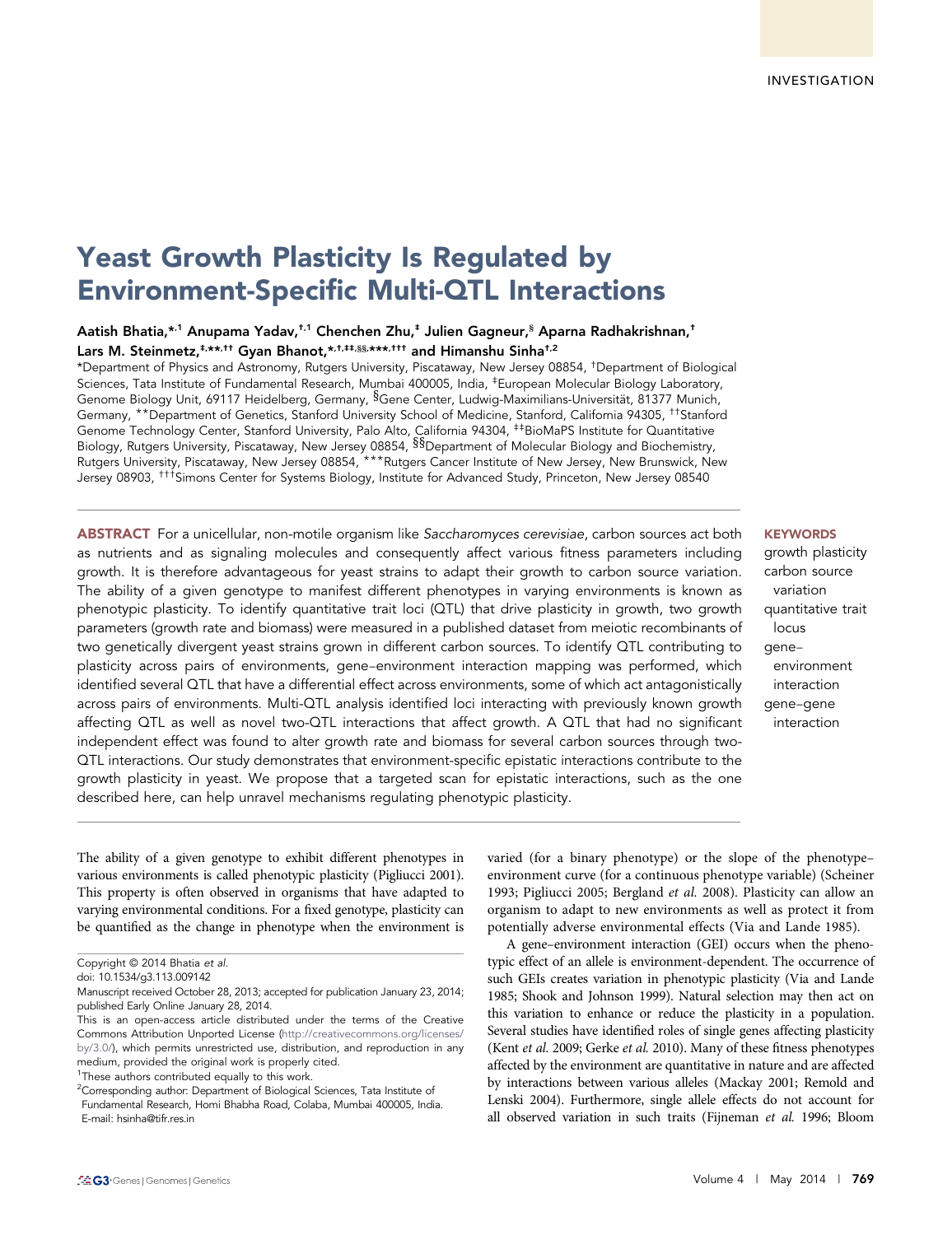#### ■ Table 1 Environment-specific QTL

| Parameter Media  |                    | <b>Single QTL</b><br>$(P \le 0.2)$                                | <b>Two-QTL</b><br>Interactions <sup>a</sup><br>$(P \le 0.2)$                                          | <b>Two-QTL</b><br><b>Interactions with</b><br>Large-Effect QTL <sup>b</sup><br>$(P \le 0.2)$                                                   | Three-QTL<br>Interactions $c$<br>$(P \le 0.2)$                                                                             |
|------------------|--------------------|-------------------------------------------------------------------|-------------------------------------------------------------------------------------------------------|------------------------------------------------------------------------------------------------------------------------------------------------|----------------------------------------------------------------------------------------------------------------------------|
| Doubling<br>time | Ethanol            | chrXIV(465,189), 9.48,<br>0.001                                   | chrX(68,089)-chrXVI<br>(298, 954), 3.06, 0.014                                                        |                                                                                                                                                |                                                                                                                            |
|                  | Fructose           | chrll(558,465), 5.82,<br>0.001; chrXIII(26,435),<br>4.14, 0.012   |                                                                                                       |                                                                                                                                                |                                                                                                                            |
|                  | Glucose            | chrII(516,338), 4.56,<br>0.004; chrXIV<br>(491,256), 3.70, 0.04   | chrl(33,865)-chrV<br>(377,186), 2.44, 0.052                                                           | chrV(371,899)-chrI(33,865),<br>2.265, 0.087                                                                                                    |                                                                                                                            |
|                  | Glycerol           | chrXIV(441,202), 1.03,<br>0.08                                    |                                                                                                       | chrV(371,899)-chrXIII<br>(715,970), 1.28, 0.163                                                                                                |                                                                                                                            |
|                  | Lactose            | chrXIV(467,221), 16.05,<br>0.001                                  |                                                                                                       |                                                                                                                                                |                                                                                                                            |
|                  | Maltose            | chrVII(1,069,012), 17.68,<br>0.001; chrXV(656,568),<br>3.04, 0.18 | chrIX(55,251)-chrXIII<br>(555,077), 2.70, 0.053                                                       |                                                                                                                                                |                                                                                                                            |
|                  | Sucrose            | chrII(516,338), 3.50,<br>0.036                                    | chrV(371,899)-chrXV<br>(473,018), 2.36, 0.125                                                         | chrV(371,899)-chrXV<br>(473,018), 2.36, 0.08                                                                                                   | chrl(62,951)-chrV(371,899)-chrV<br>(525,070), 3.02, 0.189; chrll<br>(516,338)-chrV(371,899)-chrV<br>(525,070), 3.02, 0.188 |
| maxOD            | Ethanol            | chrV(525,070), 4.60,<br>0.006                                     |                                                                                                       |                                                                                                                                                | chrII(558,465)-chrVII<br>(42,563)-chrXIII(26,435), 3.32,<br>0.078                                                          |
|                  | Fructose           | chrV(371,899), 3.72,<br>0.039                                     |                                                                                                       | chrV(371,899)-chrIX(313,896),<br>2.29, 0.126                                                                                                   |                                                                                                                            |
|                  | Glucose            |                                                                   | chrl(33,865)-chrV<br>$(377, 186)$ , 2.15,<br>0.111; chrV<br>(377,186)-chrXV<br>(656,568), 2.29, 0.078 | chrl(33,865)-chrV(371,899),<br>2.19, 0.104; chrV<br>(371,899)-chrXV(653,770),<br>1.90, 0.197; chrV<br>(371,899)-chrXV(656,568),<br>2.63, 0.035 | chrII(558,465)-chrV<br>(377,186)-chrVIII(145,761),<br>3.07, 0.097                                                          |
|                  | Glycerol           |                                                                   |                                                                                                       | chrV(525,070)-chrIX(420,785),<br>1.98, 0.184                                                                                                   |                                                                                                                            |
|                  | Lactose<br>Maltose | chrIII(56,309), 3.03, 0.151<br>chrVII(1,069,000), 26.84,<br>0.001 |                                                                                                       |                                                                                                                                                | chrll(182,131)-chrV(371,899)-<br>chrXIII(555,077), 3.11, 0.185                                                             |
|                  | Sucrose            |                                                                   | chrl(62,951)-chrV<br>$(371, 899)$ , 3.76,<br>0.007; chrV<br>(371,899)-chrXV<br>(473,018), 3.55, 0.009 | chrl(62,951)-chrV(371,899),<br>3.76, 0.005; chrl(62,951)-<br>chrV(525,070), 2.24, 0.075;<br>chrV(371,899)-chrXV<br>(473,018), 3.55, 0.006      | chrV(371,899)-chrV<br>(525,070)-chrXV(473,018),<br>3.13, 0.148                                                             |

Each entry lists the chromosome, chromosome position in bp within brackets, LOD score, and P value for an identified QTL. Markers with  $P \le 0.2$  are listed.<br>a Davida of a pointing soon of the QTL interactions are an inclu  $\overset{a}{b}$  Results of a pairwise scan of two-QTL interactions among single-environment and GEI QTL.

Results of a targeted scan for two-QTL interactions where one locus is constrained to be a large-effect QTL.

c Results of a targeted scan for three-QTL interactions.

*et al.* 2013). Hence, to gain insights into genomic regulation of plasticity, it is important to study both GEIs as well as environmentspecific multi-locus interactions.

In a unicellular, sessile organism such as *Saccharomyces cerevisiae*, carbon sources act both as energy sources and as signaling molecules (Broach 2012). Carbon source availability affects basic biological processes, such as translation regulation, metabolism, and signaling pathways, which directly or indirectly affect yeast growth (Zaman *et al.* 2008). In its evolutionary history, yeast would have encountered and adapted to both fermentable and high growth sources such as glucose, fructose, maltose, as well as non-fermentable and slow growth sources such as glycerol and ethanol (Gancedo 1998; Broach 2012).

Yeast growth has previously been studied by measuring different growth phenotypes, such as colony size (Tong *et al.* 2001, 2004), biomass (Perlstein *et al.* 2006), and growth kinetics (Warringer *et al.* 2003, 2011). These different measures of growth are driven by a partially overlapping set of genes across varied environmental conditions (Warringer *et al.* 2008; Cubillos *et al.* 2011). To understand the genetic basis of growth phenotype plasticity, it is therefore important to quantify growth by multiple growth parameters over a range of carbon sources, because these parameters can have distinct regulatory mechanisms.

Previously, several linkage mapping studies have identified genetic loci that contribute to the variation of quantitative traits in different carbon sources (Warringer *et al.* 2008; Cubillos *et al.* 2011; Bloom *et al.* 2013). These studies identified numerous QTL, as well as epistatic interactions among QTL that contribute to variation in growth in different carbon sources. While there is a well-developed understanding of how QTL contribute to growth differences in a given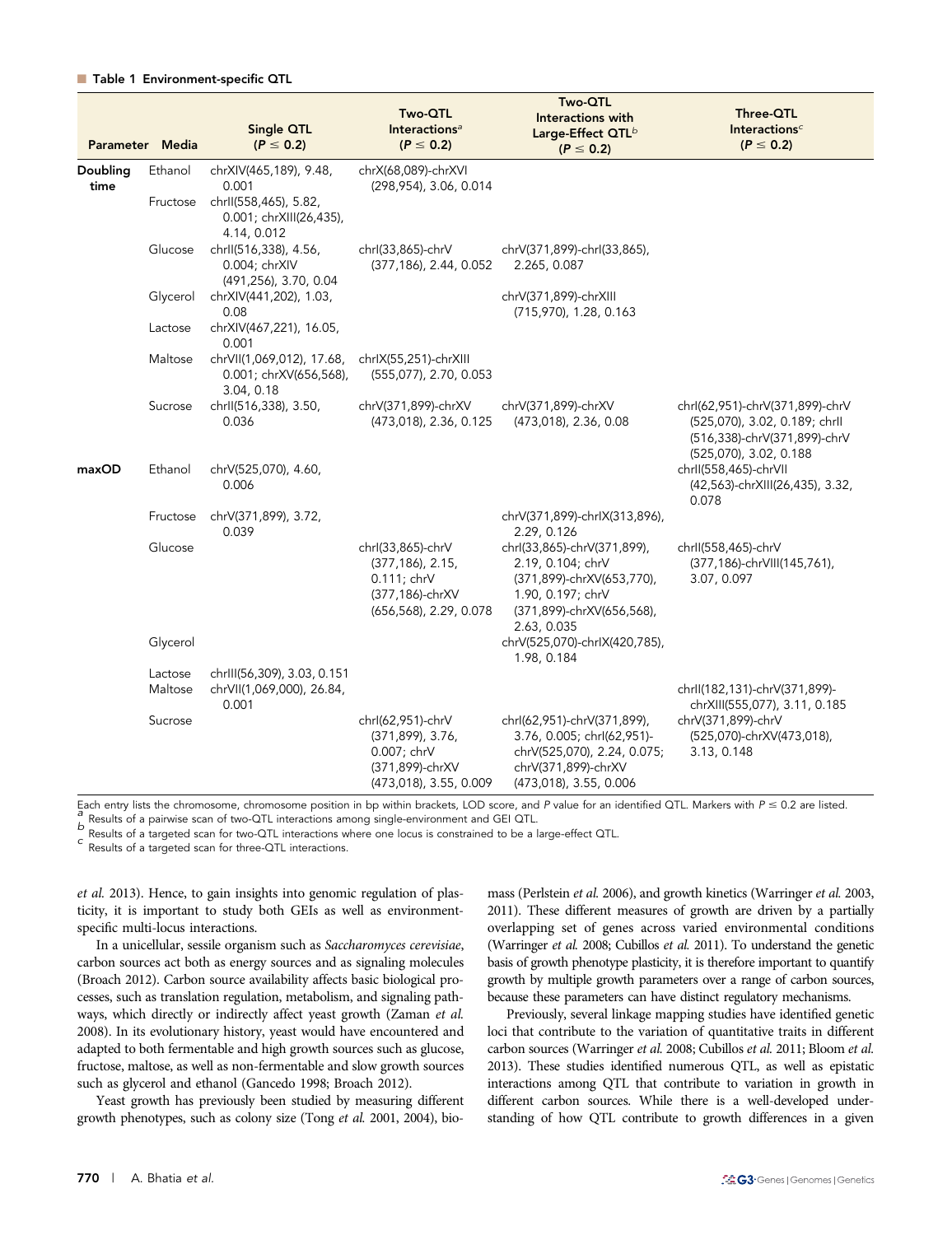environment (Sinha *et al.* 2008; Cubillos *et al.* 2011; Ehrenreich *et al.* 2012; Yang *et al.* 2013; Gagneur *et al.* 2013), the role of QTL– environment interactions and the environment dependence of epistatic interactions governing growth are not very well-studied. Several studies have either taken a specific pair of environmental variations or have considered a small set of QTL contributing to phenotypic variation (Sambandan *et al.* 2008; Gerke *et al.* 2010). While some of these studies do consider multiple measures of growth (Warringer *et al.* 2008; Cubillos *et al.* 2011), differential genetic regulation of growth parameters is still not well-understood. Similarly, the role of multi-locus interactions on such regulation and the environment-dependence of these regulatory interactions are not clear. In this study, we attempt to address these questions by identifying QTL, QTL–environment interactions, and two-QTL and three-QTL interactions that contribute to variation in growth across a varied set of carbon sources.

In a set of 144 high-resolution genotyped meiotic segregants (Mancera *et al.* 2008) of two genetically and phenotypically divergent yeast strains grown separately in the presence of ethanol, fructose, glucose, glycerol, lactose, maltose, or sucrose as the sole carbon source, we measured two growth parameters: growth rate (doubling time) and biomass accumulated (maxOD) in a published dataset (Gagneur *et al.* 2013). QTL were mapped independently in each environment for both growth parameters. This was followed by GEI mapping, which identified loci where the plasticity (*i.e.*, change in phenotype with respect to environment) differs for the two genotypes.

As a large number of genetic factors interact to affect growth, many QTL involved in epistatic interactions may have a small independent effect. The large sample sizes and computational resources required for genome-wide epistatic analyses have made identification of these interactions difficult (Phillips 2008). To identify epistatic interactions with a limited sample size, we searched for interactions among a targeted set of candidate loci, namely those QTL that showed an effect of any size and QTL that showed GEI. The reason for including the latter set was that many QTL whose effect in a single environment does not exceed the threshold for genome-wide significance may have opposite effects in different environments, and thus can be identified in a GEI scan. The approach that we used for this article allows us to identify epistatic interactions among small-effect QTL (either single-environment or GEI QTL) with a relatively small population size (144 segregants). We were able to identify two loci indicating novel interactions as well as a greater role for known single-environment QTL in regulating growth. Our study showed that yeast growth is regulated by such environment and growth parameter–specific multi-locus interactions.

#### MATERIALS AND METHODS

#### Growth data

The raw growth data analyzed in this study were derived from a study by Gagneur *et al.* (2013), in which the experimental procedures are described in detail. The data we used were generated for 157 segregants derived from a cross between *S. cerevisiae* strains S96 and YJM789 (Mancera *et al.* 2008) grown in the following conditions: 2% ethanol; 2% fructose; 2% glucose; 3% glycerol; 2% lactose; 2% maltose; and 2% sucrose. The filtered phenotype and genotype data as well as all necessary files for analysis are available in Supporting Information, File S1 and File S2.

#### Mapping single-environment QTL

For each strain, two growth parameters (doubling time and biomass) were measured in seven environmental conditions (ethanol, fructose, glucose, glycerol, lactose, maltose, and sucrose). Genotype data for the



Figure 1 Scatter plots showing examples of QTL identified for various growth parameters and environmental conditions. (A, B, C) The QTL is indicated as chromosome number followed by marker position in bp within brackets. The x-axis indicates marker genotype. Error bars indicate  $\pm$  1 SE.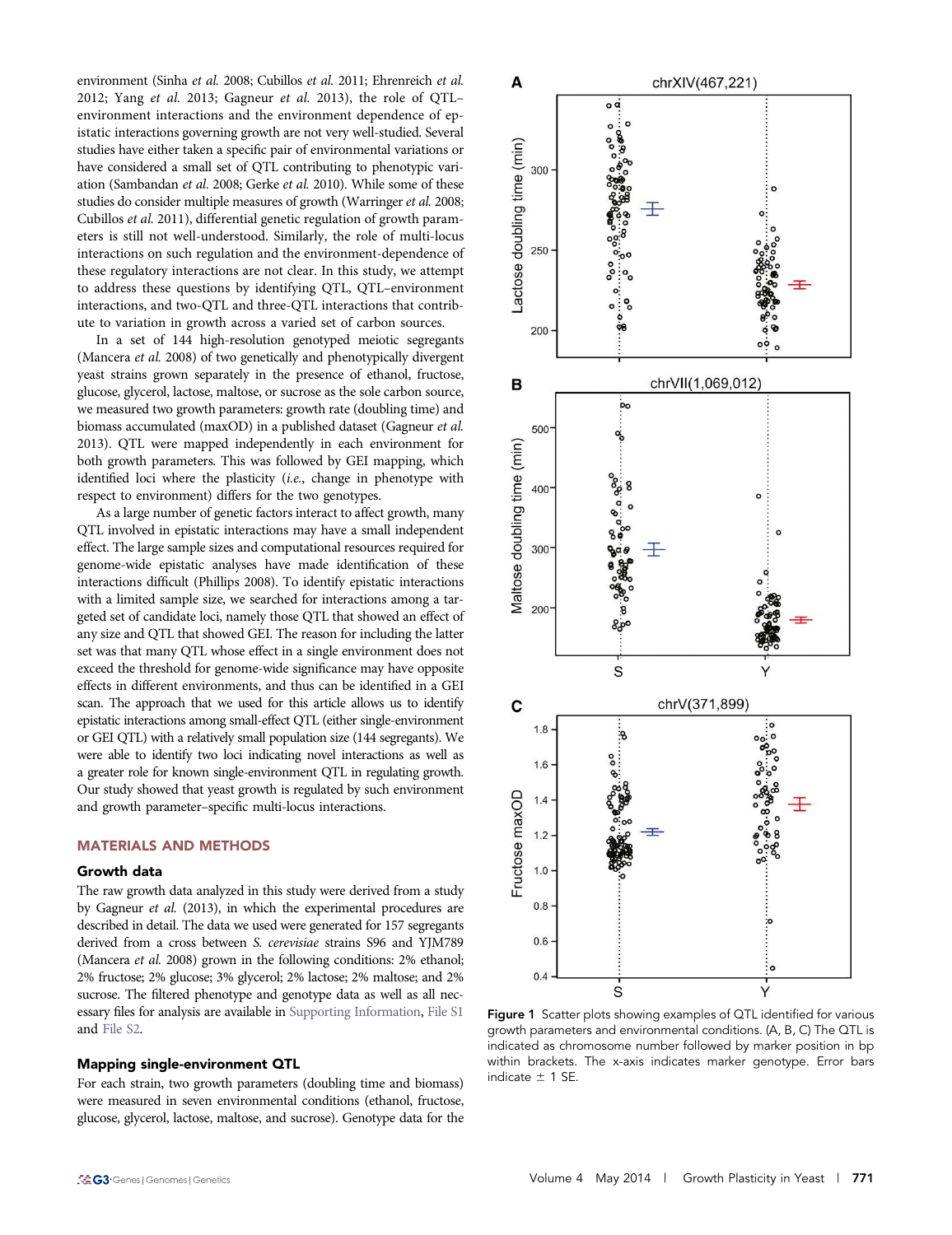#### ■ Table 2 Gene–environment interaction OTL

| <b>Doubling</b><br><b>Time</b> | Ethanol | <b>Fructose</b>                                   | Glucose                                   | Glycerol                                                                                   | Lactose                                                                                                | <b>Maltose</b>                                                                                    | <b>Sucrose</b>                                                                      |
|--------------------------------|---------|---------------------------------------------------|-------------------------------------------|--------------------------------------------------------------------------------------------|--------------------------------------------------------------------------------------------------------|---------------------------------------------------------------------------------------------------|-------------------------------------------------------------------------------------|
| Ethanol                        |         | chrXIV(465,<br>189), 9.58, 0.01                   | chrXIV(465,<br>189), 9.29, 0.01           |                                                                                            |                                                                                                        | chrVII(1,069,012),<br>13.01, 0.01                                                                 | chrXIV(465,189),<br>9.16, 0.01                                                      |
| Fructose                       |         |                                                   |                                           |                                                                                            | chrXIV(467,221),<br>14.47, 0.01                                                                        | chrVII(1,069,012),<br>20.63, 0.01;<br>chrXV(656,568),<br>3.12, 0.2                                |                                                                                     |
| Glucose                        |         |                                                   |                                           |                                                                                            | chrXIV(468,490),<br>14.12, 0.01                                                                        | chrVII(1,069,012),<br>20.49, 0.01                                                                 |                                                                                     |
| Glycerol<br>Lactose            |         |                                                   |                                           |                                                                                            |                                                                                                        | chrVII(1,069,012),                                                                                | chrXIV(468,490),                                                                    |
| Maltose                        |         |                                                   |                                           |                                                                                            |                                                                                                        | 16.44, 0.01                                                                                       | 13.28, 0.01<br>chrVII(1,069,012),<br>20.07, 0.01; chrXV<br>$(656, 568)$ , 3.05, 0.2 |
| Sucrose                        |         |                                                   |                                           |                                                                                            |                                                                                                        |                                                                                                   |                                                                                     |
| maxOD                          | Ethanol | <b>Fructose</b>                                   | Glucose                                   | Glycerol                                                                                   | Lactose                                                                                                | <b>Maltose</b>                                                                                    | <b>Sucrose</b>                                                                      |
| Ethanol                        |         | chrV(377,<br>$186$ <sup>a,b</sup> , 6.76,<br>0.01 | chrV(377,<br>$(186)^{a,b}$ , 3.58,<br>0.1 | chrV(377,<br>$(186)^{a,b}$ ,<br>4.33, 0.02;<br>chrVII(25,<br>$(442)^{a,b}$ .<br>3.03, 0.17 | chrII(708,904) <sup>a,b</sup> ,<br>3.78, 0.02;<br>chrXVI(295,<br>$943)$ <sup>a,b</sup> , 3.92,<br>0.01 | chrVII(1,069,000),<br>28.25, 0.01                                                                 |                                                                                     |
| Fructose                       |         |                                                   |                                           |                                                                                            |                                                                                                        | chrIII(248,850) <sup>a</sup> ,<br>3.16, 0.13;<br>chrVII(1,069,012),<br>21.09, 0.01;<br>chrXV(288, | chrV(371,899) <sup>a,b</sup> ,<br>4.52, 0.01                                        |

114)<sup>a</sup>, 3.07, 0.14 Glucose chrVII(1,069,012), 26.70, 0.01 Glycerol chrVII(1,069,000), 26.19, 0.01 Lactose chrVII(1,069,012), 24.85, 0.01 Maltose chrVII(1,069,000), chrVII(1,069,000), chrVII(1,069,000), chrVII(1,069,000), chrVII(1,069,000), chrVII(1,069,000), chrVII(1,069,000), chrVII(1,069,000), chrVII(1,069,000), chrVII(1,069,000), chrVII(1,069,000), chrVI 26.17, 0.01 Sucrose

Each entry lists the chromosome, chromosome position in bp within brackets, LOD score, and P value for markers involved in a gene–environment interaction. Markers with  $P \le 0.2$  are listed.

 $\overrightarrow{b}$  Novel QTL that was not identified in concerned environments in environment-specific QTL mapping (see Table 1).<br> $\overrightarrow{b}$  QTL that had a secondary office of (attendariationally) office with a secondary in a  $\pm$  1.

QTL that had a crossover effect (antagonistic allelic effect with non-overlapping  $\pm$  1 SE bars).

parental strains and segregants were obtained (Mancera *et al.* 2008) and filtered to include only single nucleotide markers, which resulted in 48,934 markers.

The R/qtl package (Broman *et al.* 2003; Broman and Sen 2009) was used to construct a genetic map and to identify QTL separately for each growth parameter in each of the seven environmental conditions. QTL were identified using the LOD score, which is the  $log_{10}$  of the ratio of the likelihood of the experimental hypothesis to the likelihood of the null hypothesis (Broman and Sen 2009).

An interval mapping method ("scanone" function in R/qtl) was used to compute this LOD score using the Haley-Knott regression algorithm (Broman *et al.* 2003) (see File S1 for details). This method had an advantage over marker regression in that it can impute data at missing markers and inspect positions between markers. *P* values were computed in R/qtl with a permutation test (1000 permutations) where the null distribution consisted of the highest genome-wide LOD score obtained from each permutation (Broman *et al.* 2003). For R scripts for this and other QTL mapping, see File S2.

#### Mapping GEI

GEI occurs when the effect of a QTL is environment-dependent. Such QTL were identified by pooling data from two environmental conditions and including the effect of the environment as a covariate. The LOD scores were calculated using the "scanone" function in R/qtl (using the Haley–Knott regression algorithm) (Broman *et al.* 2003), including the environmental variable as an additive and interactive covariate (see File S1 for details). *P* values were computed in R/qtl with a permutation test (100 permutations).

#### Mapping multi-QTL interactions

A two-QTL (QTL-QTL) and three-QTL interaction occurs when the QTL effect at a single locus depends on the genotype at another locus (see File S1 for details). For targeted multi-QTL interaction mapping, markers from both the growth parameters identified in singleenvironment  $(P < 1)$  and GEI ( $P < 0.5$ ) QTL mapping were collated. This combined set of markers was tested for both parameters. A custom python script was written to compute this LOD score for pairwise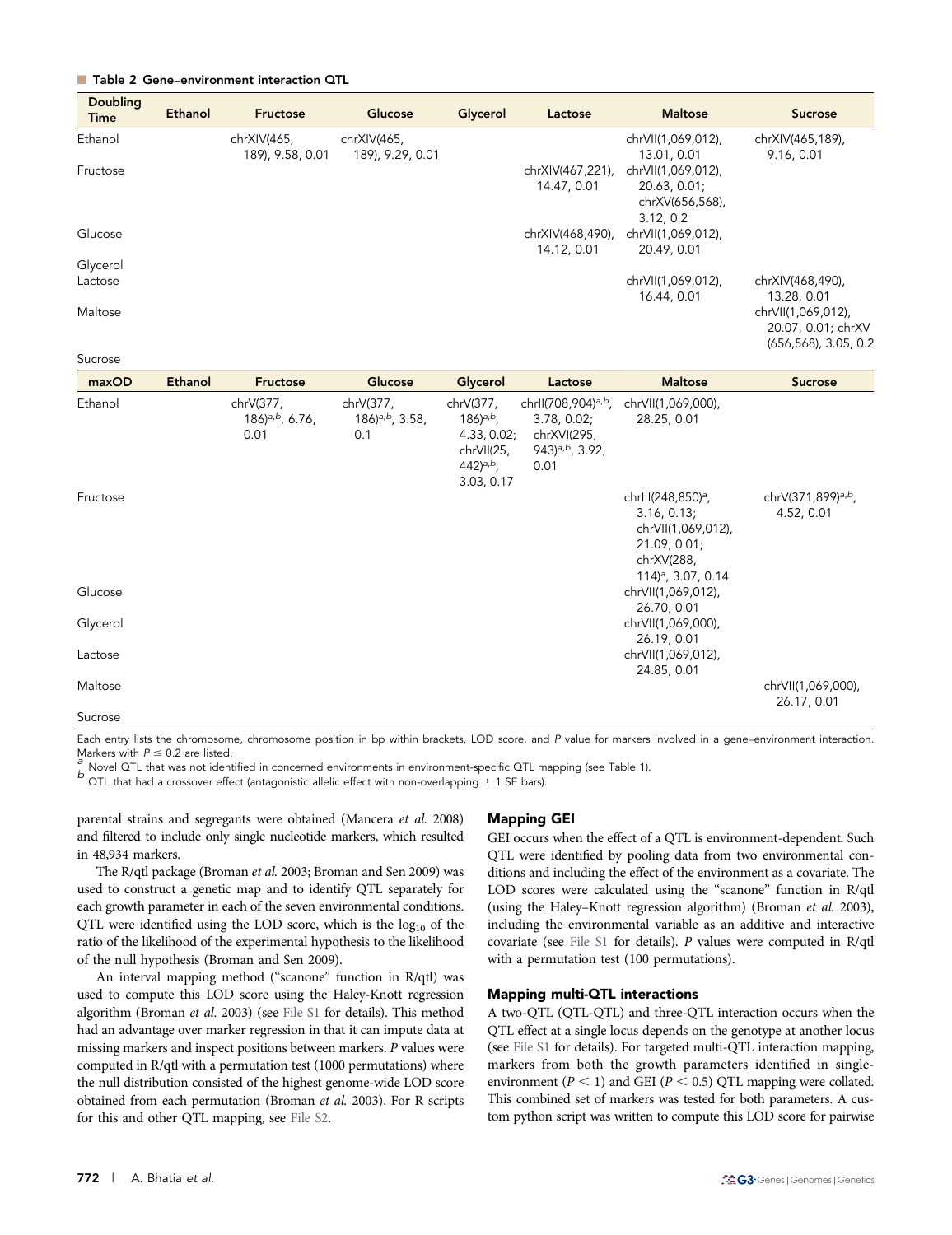comparisons among a set of markers (see File S1 and File S2 for details). *P* values were computed using a permutation test (10,000 permutations).

#### RESULTS

### Mapping previously identified and novel QTL

Growth rate (doubling time) and biomass accumulated (maxOD) were measured for parental haploid strains S96 (indicated as S) and YJM789 (indicated as Y) and their haploid meiotic segregants separately in the presence of seven different carbon sources: five fermentable (glucose, fructose, sucrose, maltose, lactose) and two non-fermentable carbon sources (ethanol and glycerol; see *Materials and Methods*).

For the two growth phenotypes, phenotypic correlations between different environmental conditions ranged from  $-0.02$  to 0.63 (Pearson correlation coefficient) (Table S1). For easily utilizable carbon sources (glucose, fructose, and sucrose), the segregants showed higher correlation for doubling time (ranging from 0.41 to 0.53) but a comparatively lower correlation for maxOD (ranging from 0.12 to 0.27). This suggested a distinct genetic basis for regulation of growth in different environments, and this hypothesis was later supported by our findings.

QTL mapping was performed in all conditions for doubling time and maxOD. Many QTL (with  $P \leq 0.2$ ) were identified for both the growth parameters in different environmental conditions (Table 1, Figure S1). A chrII(516,338) QTL, containing the *AMN1* gene [also identified in the analysis of this data by Gagneur *et al.* (2013)] was mapped for doubling time in glucose. The same locus was also mapped for fructose and sucrose, the other two highly fermentable sugars (Table 1), consistent with the observed high correlation for doubling time of the segregants between these fermentable carbon sources. Apart from being identified in glucose and maltose (Gagneur *et al.* 2013), the chrXIV QTL, containing the gene *MKT1*, was also mapped for lactose doubling time (Figure 1A). Because the S strain has a *mal13* mutation (Charron *et al.* 1986), the chrVII locus containing *MAL13* gene was identified as a regulator of both doubling time (Figure 1B) and maxOD in maltose (Figure S1). A locus on chrV was also mapped, which affected fructose maxOD (Figure 1C), and was later found to be involved in various epistatic interactions in different media conditions (see *Results* below). Apart from the chrVII QTL containing *MAL13*, no common loci was identified for both growth parameters (Table 1). This again was consistent with the correlation analysis and with previous studies (Warringer *et al.* 2008; Cubillos *et al.* 2011, 2013).

## Weak-effect QTL interact antagonistically in different carbon sources

To identify environmental effects on QTL, mapping was performed using the environment as an interactive covariate between pairs of growth media (Table 2, Figure S2). Although there is no conventional way of differentiating scale and crossover GEI QTL, studies have used different methods, for example, comparing variance (Lacaze *et al.* 2009). We categorized the GEI QTL in the three classes on the basis of non-overlapping  $\pm$  1 SE. By mapping GEI between pairwise comparisons of growth media, three classes of GEI QTL were identified. The first was scale effect interactions, which occur when a singleenvironment QTL contributes to variation in both environments but with different magnitude. For example, a chrXIV QTL affected doubling time in both lactose and glucose but the polymorphism resulted in a larger growth rate difference in lactose (Figure 2A). Second was the environment-specific QTL, which contribute to





Environment interaction plot for chrVII(1,069,012) в







Figure 2 Reaction norms of three classes of GEI QTL. (A) Scale effect GEI QTL: mean doubling time for segregants grown in glucose and lactose, carrying either S (blue) or Y (red) allele at chrXIV(468,490) marker position. (B) Environment-specific GEI QTL: mean doubling time for segregants grown in glucose and maltose, carrying either S (blue) or Y (red) allele at chrVII (1,069,012)markerposition.(C)Crossover effectGEIQTL:meanmaxODfor segregants grown in lactose and ethanol, carrying either S (blue) or Y (red) allele at chrII(708,904) marker position. Error bars indicate  $\pm$  1 SE.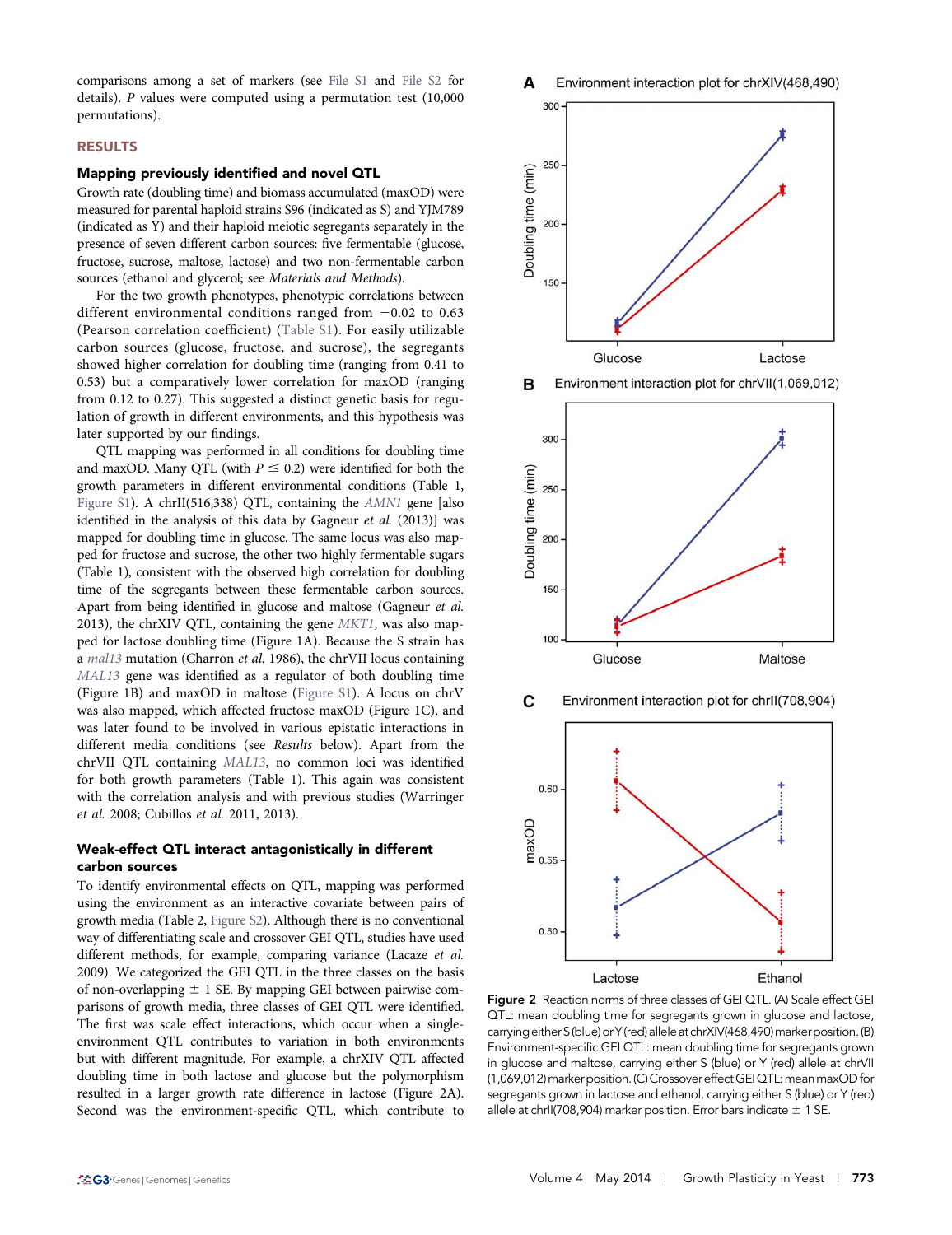

Figure 3 Scatter plots for growth parameters in sucrose showing two-QTL and three-QTL interactions. (A, B) Two-QTL scatter plots for chrV (371,899) and chrXV(473,018) for doubling time and maxOD, respectively. The QTL are indicated as chromosome number followed by marker position in bp within brackets. The xaxis indicates biallelic marker genotype in the QTL order written above the plots. (C) A three-QTL scatter plot for chrV(525,070), chrXV(473,018), and chrV(371,899) for maxOD. The QTL are indicated as chromosome number followed by marker position in bp within brackets. The x-axis indicates triallelic marker genotype in the QTL order written above the plot. The color of error bars  $(± 1 SE)$  indicates allele of chrV(525,070) marker with S allele (blue) and Y allele (red).

growth in only one of the two media (to the limit of our mapping resolution), for example, the maltose-specific chrVII QTL affecting doubling time (Figure 2B). Third was the crossover effect QTL, where the parental alleles have effects in opposite directions on the growth parameters in the two environments, for example, a chrII QTL affecting maxOD in lactose and ethanol (Figure 2C). Most of these GEI QTL were either antagonistic or present only in one environment. We identified nine novel QTL, out of which seven were antagonistic. There were two scale effect GEI QTL for doubling time between lactose and glucose [chrXIV(468,480)] and ethanol and glucose [chrXIV(465,189)] (Table 2, Figure S2).

Some of these QTL were below the genome-wide significance threshold in each individual environment but were identified as genome-wide significant GEI QTL when their effects between environments were considered. Thus, the set of significant GEI QTL identified by this study not only included QTL identified in either of the conditions independently but also included several that were not identified in independent mapping (Table 2).

### Epistatic interactions contributing to yeast growth plasticity

We computed the broad-sense heritability for each phenotype and found that, in many cases, this exceeded the component of phenotypic variance attributable to individual QTL (Table S2 and Table S3). Hence, the independent effect of QTL may not fully explain the heritable phenotypic variance observed in the segregants. Furthermore, large-effect QTL may have their effect mediated through interactions with QTL of small individual effect. To investigate this possibility, we

performed a two-QTL interaction analysis to identify interacting alleles contributing to growth variation. Previously, it has been shown that if neither of the parental strains shows an independent QTL effect, then two-QTL interactions in their segregants are rare (Bloom *et al.* 2013). Due to multiple testing for large number of markers in the whole genome, large sample sizes are needed for adequate power of identifying two-QTL interactions. To alleviate this problem in our relatively small sample size, a subset of markers, selected as described below, was analyzed for potential two-QTL interactions. A caveat of using a subset for epistasis mapping was that it is possible that an interaction may not be finely mapped because the marker could be in partial linkage with the causal locus.

To increase our initial sets of loci for the interaction scan and thereby increase our sensitivity in detecting interactions, the LOD score cutoff was lowered. Hence, we considered as candidate locus for the interaction scan any locus with a LOD score larger than the smaller maximum genome-wide LOD score obtained in the 1000 random permutations. We also considered candidate loci with evidence for a GEI QTL ( $P < 0.5$  across 100 permutations). This analysis showed that QTL of weak independent effect (*i.e.*, those that do not pass a stringent genome-wide significance threshold) combined with GEI QTL can be involved in statistically significant two-QTL interactions (Table 1, Figure 3, A and B, Figure S3). For QTL involved in the same pathway, the variation in phenotype due to a polymorphism at one locus depends on the phenotypic direction of the allele at the second locus. The probability of this will depend on the effect size of the second locus. To identify such epistatic interactions, we conducted a targeted scan where we identified interactions among a large-effect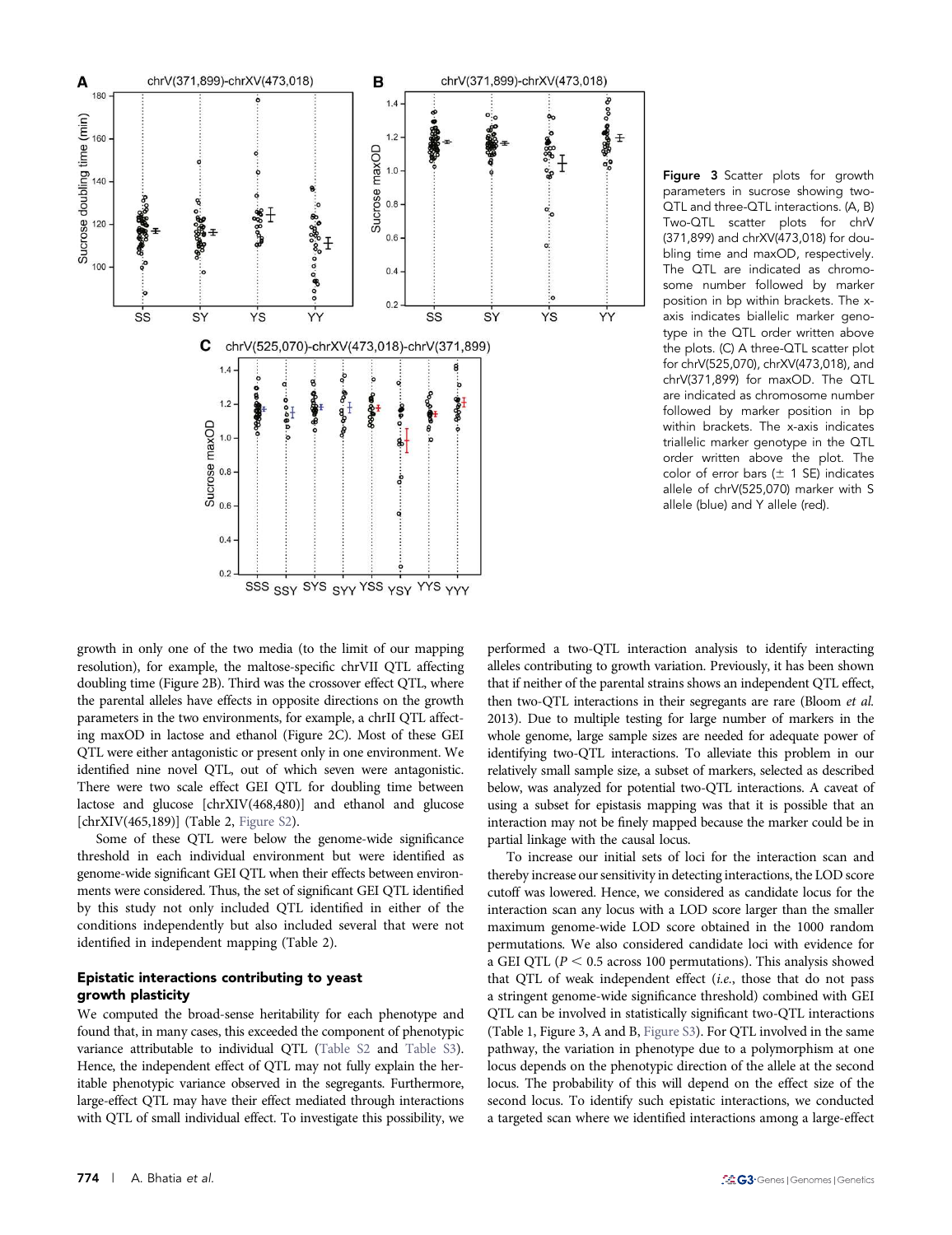

Figure 4 Environment-specific interactions of chrVa [indicated as chrV(371,889) in the main text] QTL. (A, B) Two-QTL and three-QTL interactions, respectively, for doubling time. (C, D) Two-QTL and three-QTL interactions, respectively, for maxOD. Environment is indicated on the interaction line. For QTL on the same chromosome, two genetically distant markers are indicated as (a) and (b). The marker positions, LOD scores, and P values for each interaction are given in Table 1.

QTL and small-effect single or GEI QTL. We chose the following large-effect QTL from both the parameters: chrII(558,465), chrVII (1,069,000), and chrXIV(467,221) from doubling time and chrV (371,899), chrV(525,070), and chrVII(1,069,012) from maxOD (Table 1 and File S2). In addition to previously mapped two-QTL interactions, this approach identified novel interactions (Table 1).

Analogous to the results of QTL mapping, no overlap was observed in two-QTL interactions across growth parameters except for two interactions, namely, chrI(33,865)-chrV(377,186) in glucose and chrV(371,899)-chrXV(473,018) in sucrose, which were identified for both doubling time and maxOD (Table 1). Thus, most of the potential epistatic interactions were both growth parameter–specific and environment-specific.

However, it is very likely that a gross phenotype like growth is regulated by interactions among more than two QTL. It is challenging, both experimentally and computationally, to identify such genetic interactions. A targeted three-QTL analysis was performed where we searched for interactions between large-effect QTL (see above) and QTL involved in two-QTL interactions (Table 1).

#### **DISCUSSION**

Although rich conditions result in high growth, mild stress results in increased survival (Lin *et al.* 2002). Depending on the evolutionary pressures in the environment, either high growth (in conditions of competition between species and strains) or longer survival (in scarce conditions) could contribute to fitness. In growth itself, trade-offs between growth rate and growth efficiency have been extensively discussed (Maclean 2008). Hence, environment-dependent growth plasticity, especially for a sessile organism like yeast, would aid in maintenance of optimum fitness. For yeast, the availability and utilization of carbon sources affect every aspect of growth (Broach 2012), and many genes are known to respond to a change in the type and level of carbon sources (Daran-Lapujade *et al.* 2004; Wu *et al.* 2004). Attempts have been made to identify loci contributing to variation in yeast growth under different environmental conditions (Cubillos *et al.* 2011; Bloom *et al.* 2013). However, the mechanisms by which genetic interactions affecting different aspects of yeast growth are modulated by the nature of available carbon sources in a growth medium are not well-understood.

In the present study, we mapped variation in phenotypic plasticity across various carbon sources for a large number of segregants of yeast, and performed a genome-wide single-environment QTL analysis as well as focused multi-QTL interaction analyses for doubling time and maxOD (Table 1). A number of loci associated with carbonsource–dependent phenotypic plasticity for the two growth parameters were mapped (Table 2). This plasticity variation was attributable to different sets of GEI QTL for growth rate and for biomass. Using our targeted approach, multi-QTL interactions involving known and novel loci contributing to variation in growth were identified.

We identified large-effect QTL independently in each environment for both of the growth parameters. GEI mapping was performed to identify small-effect QTL that contributed to growth plasticity across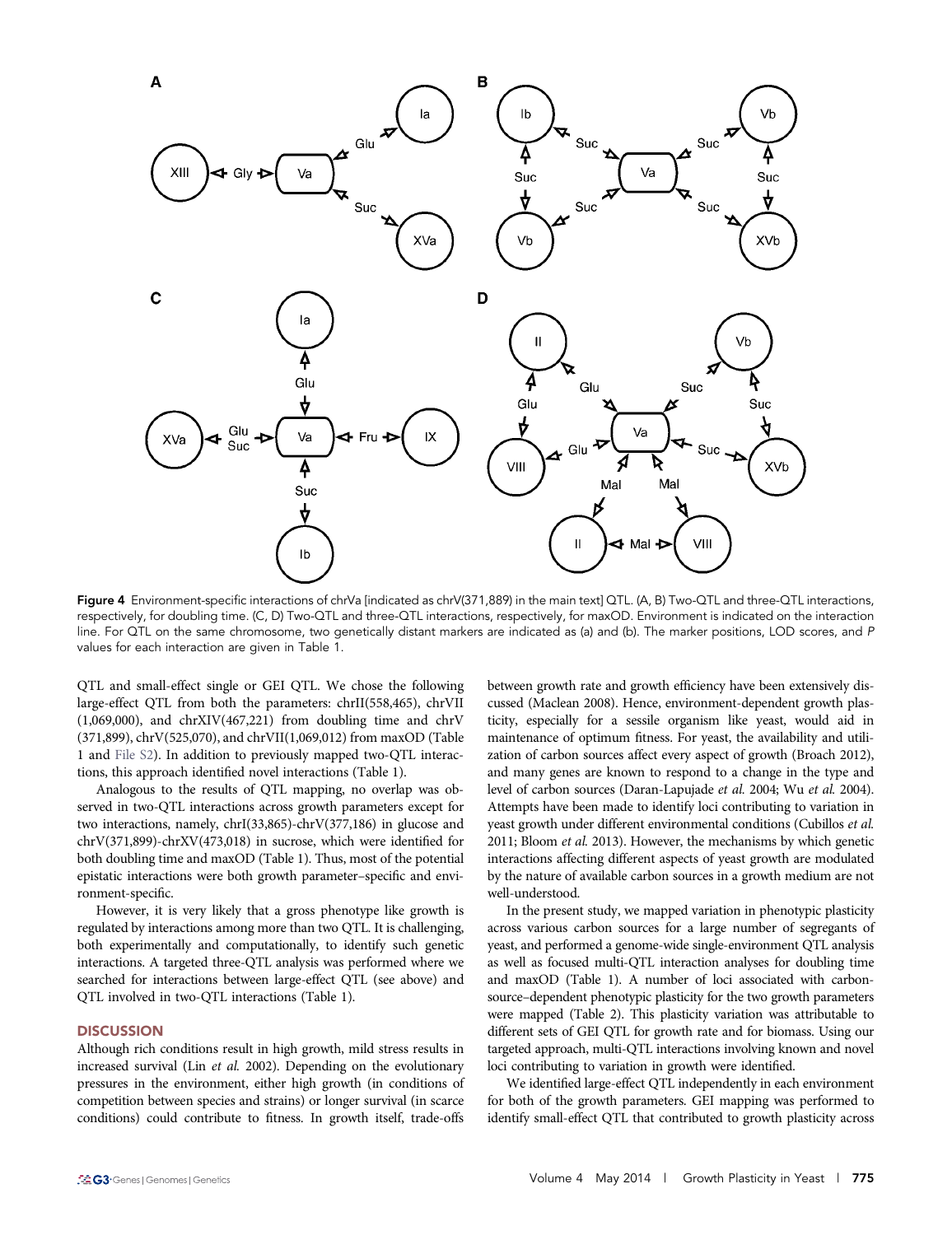pairs of environments. This mapping identified alleles that acted antagonistically across pairs of environments. Such crossover interactions might occur when one allele is sensitive to an environmental variable and the other shows a resilient phenotype in the same environment. Alternatively, the parental strains might be oppositely adapted to different environmental conditions at these loci. For example, glycerol and ethanol, both non-fermentable carbon sources, have a low correlation for maxOD (0.11) compared to doubling time (0.58) (Table S1). Although no GEI QTL were identified between them for doubling time, three crossover GEI QTL were identified between them (Table 2) for maxOD, suggesting that not only different but also antagonistically acting genetic loci regulate growth in them.

In this study, a two-QTL analysis identified epistatic interactions of known QTL contributing to variation as well as novel epistatic interactions among QTL, which did not have an independent effect as single-environment QTL. Similarly, for many conditions in which single-environment QTL mapping did not identify any loci, epistatic interactions between QTL were observed, suggesting that environment-specific epistatic interactions contribute to differential growth of a population in different media. We identified an interaction between Y allele of chrV(371,899) and S allele of chrXV(473,018), which resulted in increased doubling time and decreased maxOD in sucrose (Figure 3, A and B). A three-QTL interaction analysis among these two markers and an additional marker chrV(525,070) for sucrose maxOD suggested that such a two-QTL interaction exists only in presence of Y allele of chrV(525,070) (Figure 3C). However, such a three-QTL interaction was not significant for doubling time. These results suggested that varying degrees of genetic interactions regulate yeast growth plasticity.

The chrV(371,899) QTL, which had an independent effect only in fructose maxOD, modulated growth variation in different environments (fructose, glucose, maltose, sucrose, and glycerol) through growth parameter–specific epistatic interactions (Figure 4). These genetic interactions were identified through a targeted two-QTL (Figure S3) and three-QTL (Figure S4) analysis for both the growth parameters. This suggested that such mechanisms exist by which some loci [e.g., chrV(371,899)] regulate growth plasticity in different environments through varied sets of genetic interactions.

Yeast growth is a complex phenotype, with multiple QTL contributing to the various growth parameters (biomass and growth rate) across different carbon sources. The yeast strains in this study demonstrate phenotypic plasticity across these carbon sources, as well as a large variation in this phenotypic plasticity. The presence of QTL– environment interactions and environment-specific multi-QTL interactions contribute to this variation in plasticity. Furthermore, these interactions are parameter-specific, suggesting that yeast has the ability to modulate different aspects of growth independently to maximize its fitness across varied environments. Such targeted studies of genetic interactions can help uncover the genetic factors driving the environmental regulation of complex traits.

#### ACKNOWLEDGMENTS

We thank Manu Tekkedil for his help in data collection, and Lin Gen and Raeka Aiyar for critical reading of the manuscript. G.B. thanks the National Science Foundation for grant PHY11-25915, the Kavli Institute of Theoretical Physics at University of California Santa Barbara for their support during the early stages of this project, the Juelich Supercomputing Centre at the Forschungszentrum, Juelich, for their hospitality when this research was being completed, and the Aspen Center for Physics and National Science Foundation for grant 1066293 and for hospitality during the writing of the manuscript. J.G.

was supported by the Bavarian Research Center for Molecular Biosystems. L.M.S. was supported by National Institutes of Health and European Research Council. H.S. was supported by Tata Institute of Fundamental Research. The funders had no role in study design, data collection and analysis, decision to publish, or preparation of the manuscript.

#### LITERATURE CITED

- Bergland, A. O., A. Genissel, S. V. Nuzhdin, and M. Tatar, 2008 Quantitative trait loci affecting phenotypic plasticity and the allometric relationship of ovariole number and thorax length in *Drosophila melanogaster*. Genetics 180: 567–582.
- Bloom, J. S., I. M. Ehrenreich, W. T. Loo, T.-L. V. Lite, and L. Kruglyak, 2013 Finding the sources of missing heritability in a yeast cross. Nature 494: 234–237.
- Broach, J. R., 2012 Nutritional control of growth and development in yeast. Genetics 192: 73–105.
- Broman, K. W., and S. Sen, 2009 *A Guide to QTL Mapping with R/qtl*, Spinger, New York.
- Broman, K. W., H. Wu, S. Sen, and G. A. Churchill, 2003 R/qtl: QTL mapping in experimental crosses. Bioinformatics 19: 889–890.
- Charron, M. J., R. A. Dubin, and C. A. Michels, 1986 Structural and functional analysis of the *MAL1* locus of *Saccharomyces cerevisiae*. Mol. Cell. Biol. 6: 3891–3899.
- Cubillos, F. A., E. Billi, E. Zörgö, L. Parts, P. Fargier *et al.*, 2011 Assessing the complex architecture of polygenic traits in diverged yeast populations. Mol. Ecol. 20: 1401–1413.
- Cubillos, F. A., L. Parts, F. Salinas, A. Bergström, E. Scovacricchi *et al.*, 2013 High-resolution mapping of complex traits with a four-parent advanced intercross yeast population. Genetics 195: 1141–1155.
- Daran-Lapujade, P., M. L. A. Jansen, J.-M. Daran, W. van Gulik, J. H. De Winde *et al.*, 2004 Role of transcriptional regulation in controlling fluxes in central carbon metabolism of *Saccharomyces cerevisiae*. A chemostat culture study. J. Biol. Chem. 279: 9125–9138.
- Ehrenreich, I. M., J. Bloom, N. Torabi, X. Wang, Y. Jia *et al.*, 2012 Genetic architecture of highly complex chemical resistance traits across four yeast strains. PLoS Genet. 8: e1002570.
- Fijneman, R. J. A., S. S. de Vries, R. C. Jansen, and P. Demant, 1996 Complex interactions of new quantitative trait loci, *Sluc1*, *Sluc2*, *Sluc3*, and *Sluc4*, that influence the susceptibility to lung cancer in the mouse. Nat. Genet. 14: 465–467.
- Gagneur, J., O. Stegle, C. Zhu, P. Jakob, M. M. Tekkedil et al., 2013 Genotypeenvironment interactions reveal causal pathways that mediate genetic effects on phenotype. PLoS Genet. 9: e1003803.
- Gancedo, J. M., 1998 Yeast carbon catabolite repression. Microbiol. Mol. Biol. Rev. 62: 334–361.
- Gerke, J., K. Lorenz, S. Ramnarine, and B. Cohen, 2010 Gene-environment interactions at nucleotide resolution. PLoS Genet. 6: e1001144.
- Kent, C. F., T. Daskalchuk, L. Cook, M. B. Sokolowski, and R. J. Greenspan, 2009 The Drosophila foraging gene mediates adult plasticity and geneenvironment interactions in behaviour, metabolites, and gene expression in response to food deprivation. PLoS Genet. 5: e1000609.
- Lacaze, X., P. M. Hayes, and A. Korol, 2009 Genetics of phenotypic plasticity: QTL analysis in barley, *Hordeum vulgare*. Heredity 102: 163–173.
- Lin, S.-J., M. Kaeberlein, A. A. Andalis, L. A. Sturtz, P.-A. Defossez *et al.*, 2002 Calorie restriction extends *Saccharomyces cerevisiae* lifespan by increasing respiration. Nature 418: 344–348.
- Mackay, T., 2001 The genetic architecture of quantitative traits. Annu. Rev. Genet. 35: 303–339.
- MacLean, R. C., 2008 The tragedy of the commons in microbial populations: insights from theoretical, comparative and experimental studies. Heredity 100: 233–239.
- Mancera, E., R. Bourgon, A. Brozzi, W. Huber, and L. M. Steinmetz, 2008 High-resolution mapping of meiotic crossovers and noncrossovers in yeast. Nature 454: 479–485.